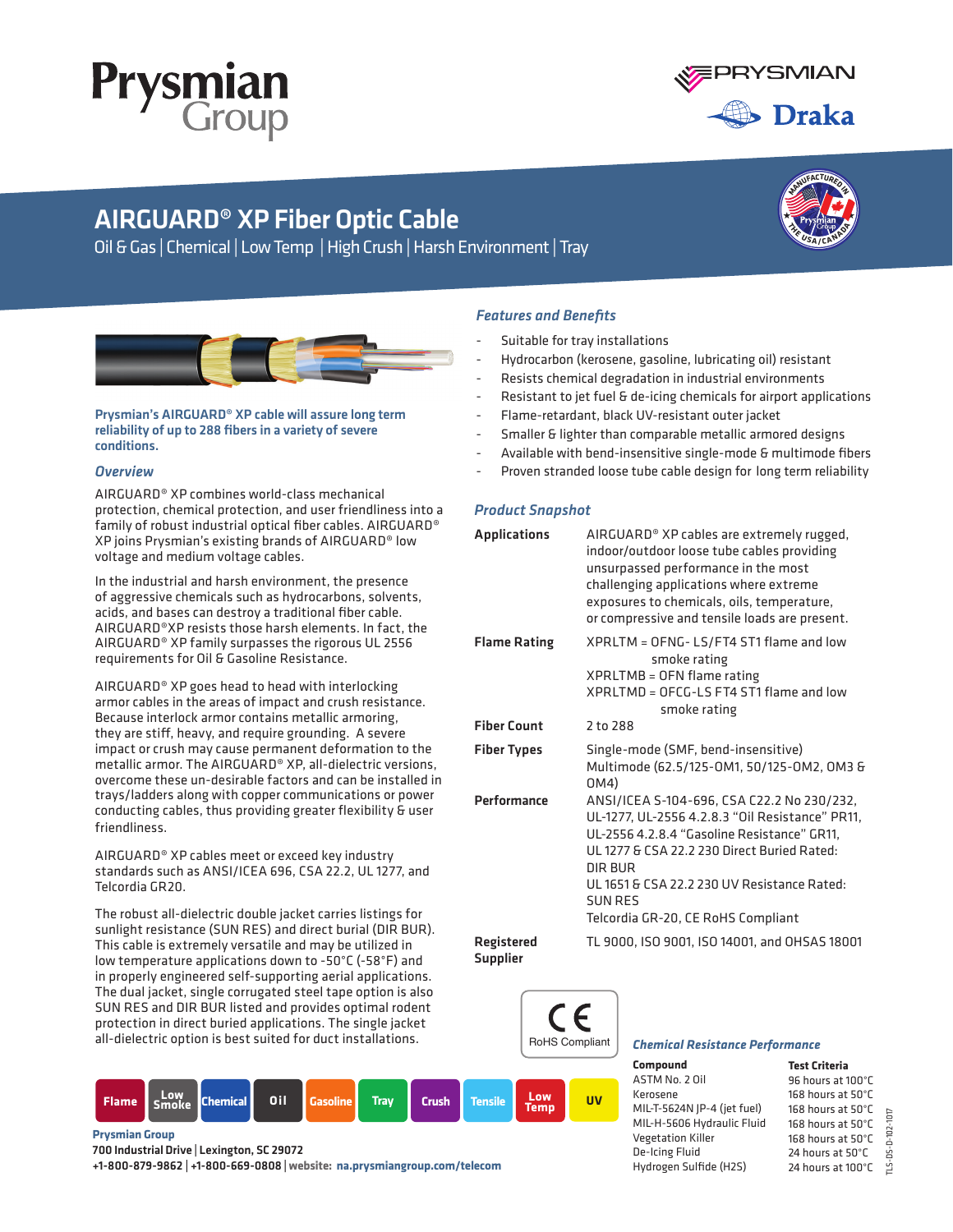



# AIRGUARD® XP Fiber Optic Cable

Oil & Gas | Chemical | Low Temp | High Crush | Harsh Environment

## **Dielectric (Double Jacket) XPRLTM Series | OFNG-LS/FT4 ST1**

| <b>Fiber Count</b> | Number of<br><b>Buffer Tubes</b> | <b>Fibers</b><br><b>Per Unit</b> | <b>Diameter</b><br>inches (mm) | <b>Cable Weight</b><br>lb/kft (kg/km) | <b>Bend Radius</b><br><b>UNDER LOAD</b><br>inches (cm) | <b>Bend Radius</b><br><b>NO LOAD</b><br>inches (cm) |
|--------------------|----------------------------------|----------------------------------|--------------------------------|---------------------------------------|--------------------------------------------------------|-----------------------------------------------------|
| 2 to 72            | 6                                | 12                               | 0.60(15.3)                     | 159 (237)                             | 12.0(30.5)                                             | 6.0(15.3)                                           |
| 74 to 84           | $\overline{7}$                   | 12                               | 0.64(16.2)                     | 176 (262)                             | 12.8(32.6)                                             | 6.4(16.3)                                           |
| 86 to 96           | 8                                | 12                               | 0.67(17.1)                     | 198 (294)                             | 13.4 (34.1)                                            | 6.7(17.1)                                           |
| 98 to 108          | 9                                | 12                               | 0.72(18.2)                     | 216 (322)                             | 14.2(36.1)                                             | 7.1(18.1)                                           |
| 110 to 120         | 10                               | 12                               | 0.74(18.8)                     | 238 (354)                             | 14.8 (37.6)                                            | 7.4 (18.4)                                          |
| 122 to 132         | 11                               | 12                               | 0.78(19.7)                     | 260 (387)                             | 15.6(39.7)                                             | 7.8(19.9)                                           |
| 134 to 144         | 12                               | 12                               | 0.83(21.0)                     | 294 (438)                             | 16.6 (42.2)                                            | 8.3(21.1)                                           |
| 146 to 216         | $12/6$                           | 12                               | 0.81(20.5)                     | 267 (398)                             | 16.2(41.2)                                             | 8.1(20.6)                                           |
| 218 to 264         | 14/8                             | 12                               | 0.90(22.8)                     | 333 (496)                             | 18.0 (45.8)                                            | 9.0(22.9)                                           |
| 266 to 288         | 15/9                             | 12                               | 0.94(24.0)                     | 358 (532)                             | 18.6(47.3)                                             | 9.3(23.7)                                           |

### **Temperature Range**

| Shipping and Storage: $-58^{\circ}$ F to $+158^{\circ}$ F $(-50^{\circ}$ C to $+70^{\circ}$ C) |                                                                           |
|------------------------------------------------------------------------------------------------|---------------------------------------------------------------------------|
| Installation:                                                                                  | $-22^{\circ}$ F to $+140^{\circ}$ F $(-30^{\circ}$ C to $+60^{\circ}$ C)  |
| Operation:                                                                                     | $-58^{\circ}$ F to $+158^{\circ}$ F ( $-50^{\circ}$ C to $+70^{\circ}$ C) |

### **Mechanical Specifications**

Maximum installation load: 1000 lbf (4500 N) Maximum operation load: 300 lbf (1335 N) Crush resistance: 4500 N Impact force resistance: 11.8 N\*M Cold impact load: 5.88 N\*M at -22 $^{\circ}$  F (-30 $^{\circ}$ C)

#### Note:

Single layer, 12 position = OD 21 mm Dual layer, 12/6 position = OD 20.5 mm

### **Dielectric (Double Jacket) XPRLTM SAG and TENSION**

|                    |                    | <b>NESC Light</b><br>1.5% Initial Sag |                                           | <b>CSA Medium A</b><br>1.5% Initial Sag |                                 |                                           | <b>CSA Heavy A</b><br>1.5% Initial Sag |                                        |                                           | <b>PLP Attachment Hardware</b><br><b>Part Numbers</b> |                                   |
|--------------------|--------------------|---------------------------------------|-------------------------------------------|-----------------------------------------|---------------------------------|-------------------------------------------|----------------------------------------|----------------------------------------|-------------------------------------------|-------------------------------------------------------|-----------------------------------|
| <b>Fiber Count</b> | <b>Span</b><br>(m) | <b>Weather Load</b><br>MRCL (N)       | <b>Installation</b><br><b>Tension (N)</b> | Span<br>(m)                             | <b>Weather Load</b><br>MRCL (N) | <b>Installation</b><br><b>Tension (N)</b> | <b>Span</b><br>(m)                     | <b>Weather Load</b><br><b>MRCL (N)</b> | <b>Installation</b><br><b>Tension (N)</b> | <b>Dead End</b>                                       | <b>Aluminum</b><br><b>Support</b> |
| $2 - 72$           | 130                | 4026                                  | 2514                                      | 87                                      | 4026                            | 1700                                      | 62                                     | 4026                                   | 1215                                      | 2872007C1E1                                           | 4450102                           |
| 74 to 84           | 120                | 4026                                  | 2585                                      | 83                                      | 4026                            | 1771                                      | 60                                     | 4026                                   | 1281                                      | 2872008C1E1                                           | 4450103                           |
| 86 to 96           | 133                | 4827                                  | 3194                                      | 93                                      | 4827                            | 2247                                      | 68                                     | 4827                                   | 1646                                      | 2872009C1E1                                           | 4450103                           |
| 98 to 108          | 123                | 4827                                  | 3257                                      | 88                                      | 4827                            | 2331                                      | 66                                     | 4827                                   | 1726                                      | 2872010C1E1                                           | 4450104                           |
| 110 to 120         | 115                | 4827                                  | 3332                                      | 83                                      | 4827                            | 2411                                      | 62                                     | 4827                                   | 1811                                      | 2872011C1E1                                           | 4450104                           |
| 122 to 132         | 107                | 4827                                  | 3390                                      | 79                                      | 4827                            | 2491                                      | 60                                     | 4827                                   | 1895                                      | 2872011C1E1                                           | 4450105                           |
| 134 to 144         | 97                 | 4827                                  | 3479                                      | 73                                      | 4827                            | 2603                                      | 56                                     | 4827                                   | 2011                                      | 2872012C1E1                                           | 4450106                           |
| 146 to 216         | 87                 | 4026                                  | 2821                                      | 64                                      | 4026                            | 2087                                      | 49                                     | 4026                                   | 1588                                      | 2872012C1E1                                           | 4450105                           |
| 218 to 264         | 87                 | 4827                                  | 3541                                      | 66                                      | 4827                            | 2687                                      | 52                                     | 4827                                   | 2118                                      | 2872014C1E1                                           | 4450106                           |
| 266 to 288         | 82                 | 4827                                  | 3586                                      | 63                                      | 4827                            | 2749                                      | 50                                     | 4827                                   | 2180                                      | 2872014C1E1                                           | 4450107                           |

Note. Cable damage may occur if installation temperature limits are exceeded; therefore, Prysmian Group recommends storing I/O cables in appropriate temperature conditions ≥ 24 hours prior to placement.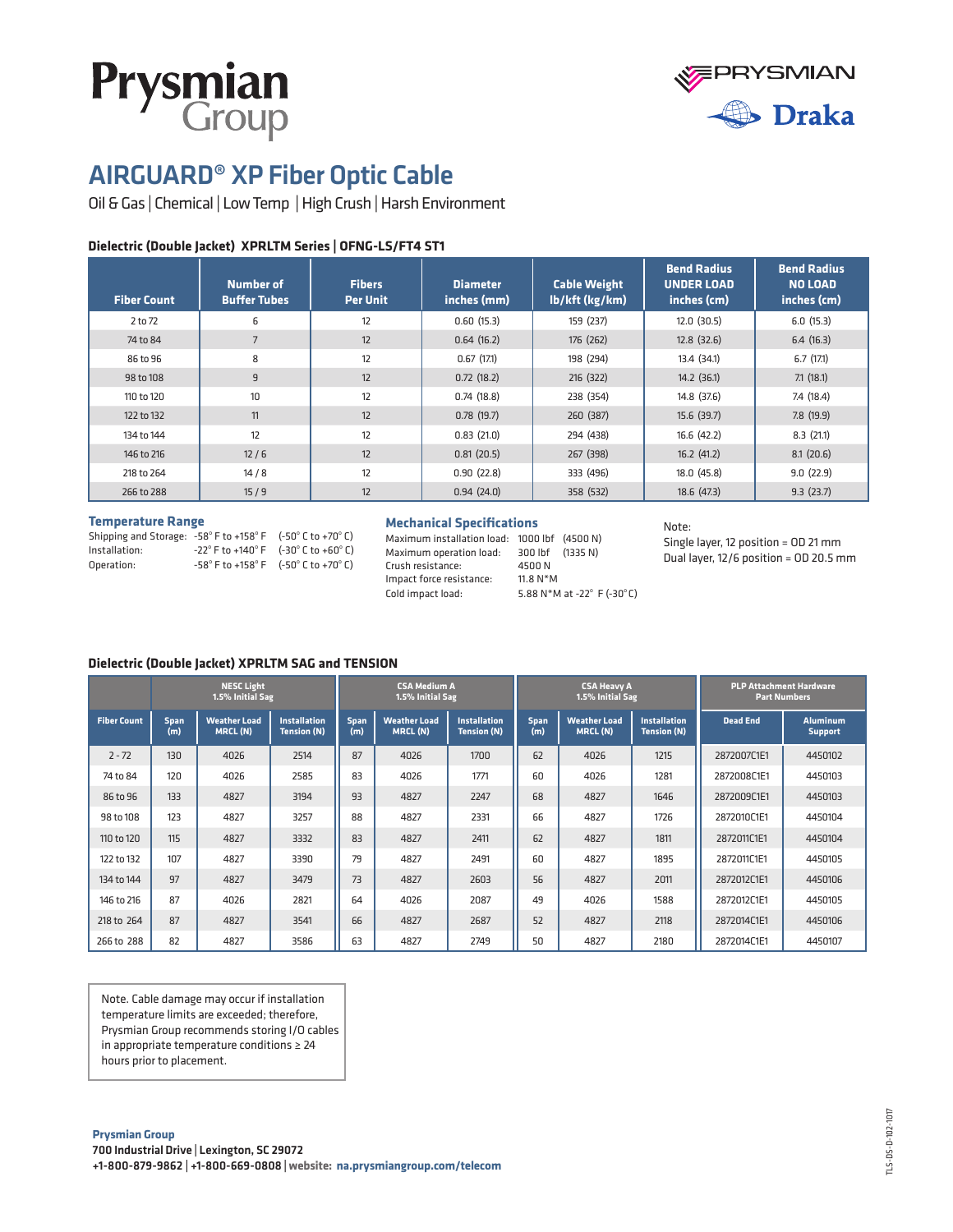



# AIRGUARD® XP Fiber Optic Cable

Oil & Gas | Chemical | Low Temp | High Crush | Harsh Environment

# **Dielectric (Single Jacket) XPRLTMB Series | OFN**

| <b>Fiber Count</b> | # of Buffer Tubes<br><b>Outer/Inner</b> | <b>Fibers per unit</b><br>or # of units | <b>Diameter</b><br>inches (mm) | <b>Cable Weight</b><br>Ib/kft (kg/km) | <b>Bend Radius</b><br><b>Load</b><br>inches (cm) | <b>Bend Radius</b><br><b>No Load</b><br>inches (cm) |
|--------------------|-----------------------------------------|-----------------------------------------|--------------------------------|---------------------------------------|--------------------------------------------------|-----------------------------------------------------|
| 2 to 60            | 5                                       | 12                                      | 0.41(10.3)                     | 62(93)                                | 8.2(20.9)                                        | 4.1(10.5)                                           |
| 62 to 72           | 6                                       | 12                                      | 0.44(11.2)                     | 73 (109)                              | 8.8(22.4)                                        | 4.4(11.2)                                           |
| 74 to 84           | $\overline{7}$                          | 12                                      | 0.47(11.9)                     | 83 (123)                              | 9.4(23.9)                                        | 4.7(12.0)                                           |
| 86 to 96           | 8                                       | 12                                      | 0.51(12.9)                     | 95 (142)                              | 10.2(25.9)                                       | 5.1(13.0)                                           |
| 98 to 108          | 9                                       | 12                                      | 0.55(13.9)                     | 111 (165)                             | 11.0(28.0)                                       | 5.5(14.0)                                           |
| 110 to 120         | 10                                      | 12                                      | 0.58(14.8)                     | 125 (186)                             | 11.6(29.5)                                       | 5.8(14.8)                                           |
| 122 to 132         | 11                                      | 12                                      | 0.62(15.7)                     | 140 (209)                             | 12.4(31.5)                                       | 6.2(15.8)                                           |
| 134 to 216         | 12/6                                    | 12                                      | 0.65(16.5)                     | 154 (229)                             | 13.0(33.0)                                       | 6.5(16.6)                                           |

## **Temperature Range**

| Shipping and Storage: -40° F to +158° F (-40° C to +70° C) |                                                                           |  |
|------------------------------------------------------------|---------------------------------------------------------------------------|--|
| Installation:                                              | +14 $\degree$ F to +140 $\degree$ F (-10 $\degree$ C to +60 $\degree$ C)  |  |
| Operation 12-72F:                                          | $-40^{\circ}$ F to $+158^{\circ}$ F ( $-40^{\circ}$ C to $+70^{\circ}$ C) |  |

## **Mechanical Specifications**

| Maximum installation load: | 600 lbf | (2670 N)                                      |
|----------------------------|---------|-----------------------------------------------|
| Maximum operation load:    | 180 lbf | (801 N)                                       |
| Cold impact load:          |         | 5.88 N*M at -22 $\degree$ F (-30 $\degree$ C) |

# **AirGuard XP™ (Double Jacket and Steel Tape Armored) XPRLTMD Series | OFCG-LS / FT4 ST1**

| <b>Fiber</b><br><b>Count</b> | # of Buffer Tubes<br><b>Outer/Inner</b> | <b>Fibers per Tube</b> | <b>Diameter</b><br>inches (mm) | <b>Cable Weight</b><br>lb/kft (kg/km) | <b>Bend Radius</b><br><b>Load</b><br>inches (cm) | <b>Bend Radius</b><br><b>No Load</b><br>inches (cm) |
|------------------------------|-----------------------------------------|------------------------|--------------------------------|---------------------------------------|--------------------------------------------------|-----------------------------------------------------|
| 2 to 72                      | 6                                       | 12                     | 0.674(17.1)                    | 215 (320)                             | 13.5(34.2)                                       | 6.74(17.1)                                          |
| 74 to 84                     | $\overline{7}$                          | 12                     | 0.714(18.1)                    | 235 (350)                             | 14.3(36.2)                                       | 7.14(18.1)                                          |
| 86 to 96                     | 8                                       | 12                     | 0.744(18.9)                    | 259 (386)                             | 14.9(37.8)                                       | 7.44(18.9)                                          |
| 98 to 108                    | 9                                       | 12                     | 0.794(20.2)                    | 292 (434)                             | 15.9 (40.4)                                      | 7.94(20.2)                                          |
| 110 to 120                   | 10                                      | 12                     | 0.814(20.7)                    | 308 (458)                             | 16.3(41.4)                                       | 8.14(20.7)                                          |
| 122 to 132                   | 11                                      | 12                     | 0.854(21.7)                    | 334 (497)                             | 17.1 (43.4)                                      | 8.54(21.7)                                          |
| 134 to 144                   | 12                                      | 12                     | 0.904(23.0)                    | 374 (556)                             | 18.1(46.0)                                       | 9.04(23.0)                                          |
| 146 to 216                   | 12/6                                    | 12                     | 0.884(22.5)                    | 345 (513)                             | 17.7(45.0)                                       | 8.84(22.5)                                          |
| 218 to 264                   | 14/8                                    | 12                     | 0.954(24.2)                    | 398 (593)                             | 19.1 (48.4)                                      | 9.54(24.2)                                          |
| 266 to 288                   | 15/9                                    | 12                     | 0.994(25.2)                    | 433 (645)                             | 19.9 (50.4)                                      | 9.94(25.2)                                          |

### **Temperature Range**

| Shipping and Storage: $-50^{\circ}$ F to $+158^{\circ}$ F ( $-40^{\circ}$ C to $+70^{\circ}$ C) |                                                                           |  |
|-------------------------------------------------------------------------------------------------|---------------------------------------------------------------------------|--|
| Installation:                                                                                   | $-22^{\circ}$ F to $+140^{\circ}$ F ( $-30^{\circ}$ C to $+60^{\circ}$ C) |  |
| Operation 12-72F:                                                                               | $-58^{\circ}$ F to $+158^{\circ}$ F ( $-50^{\circ}$ C to $+70^{\circ}$ C) |  |
| Operation >72F:                                                                                 | $-40^{\circ}$ F to $+158^{\circ}$ F ( $-40^{\circ}$ C to $+70^{\circ}$ C) |  |

Note. Cable damage may occur if installation temperature limits are exceeded; therefore, Prysmian Group recommends storing I/O cables in appropriate temperature conditions ≥ 24 hours prior to placement.

## **Mechanical Specifications**

| Maximum installation load: | 600 lbf | (2670 N)                   |
|----------------------------|---------|----------------------------|
| Maximum operation load:    | 180 lbf | (801 N)                    |
| Cold impact load:          |         | 5.88 N*M at -22° F (-30°C) |

**Prysmian Group** 700 Industrial Drive | Lexington, SC 29072

+1-800-879-9862 | +1-800-669-0808 | **website: na.prysmiangroup.com/telecom**